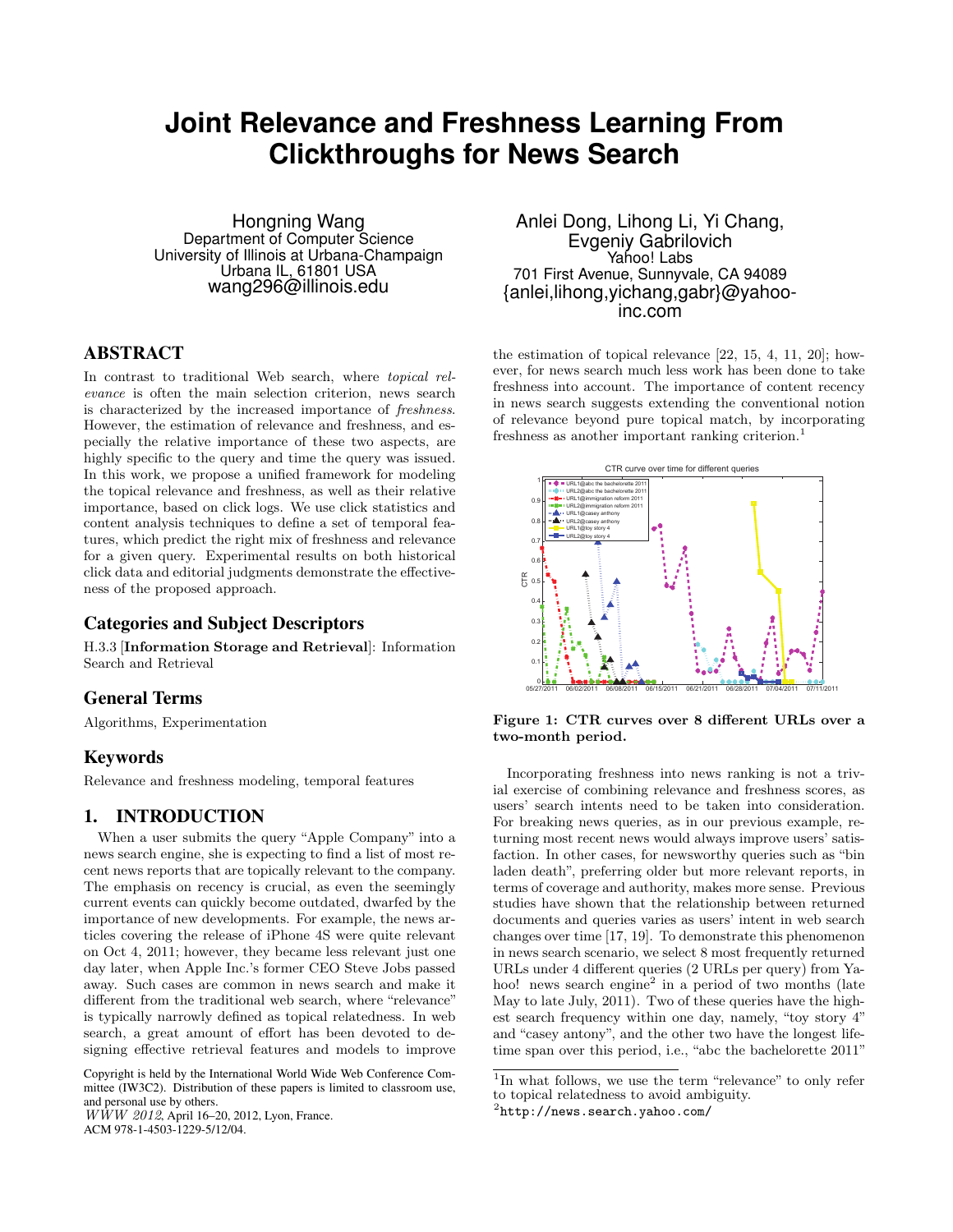and "immigration reform 2011". We illustrate the Click-Through Rate (CTR) curves for these 8 URLs during the above period in Figure 1 and list the corresponding URLs in Table 1.

**Table 1: URL list for Figure 1**

| $_{\rm Entry}$                | URL                                                                                     |
|-------------------------------|-----------------------------------------------------------------------------------------|
| URL1@abc<br>the               | http://blog.zap2it.com/frominsidethebox/2011                                            |
| bachelorette 2011             | $/06$ /tv-ratings-bachelorette-leads-abc-again-<br>monday-stanley-cup-numbers-rise.html |
| URL2@<br>- abc<br>the         | http://www.broadcastingcable.com/article                                                |
| bachelorette 2011             | /470053-Primetime-Ratings-                                                              |
|                               | Bachelorette-Drops-ABC-Still-Wins-                                                      |
|                               | Monday.php?rssid=20065                                                                  |
| URL1 <sup>@</sup> immigra-    | http://biz.yahoo.com/prnews/110526/                                                     |
| tion reform 2011              | $la10138.html$ . $v=1$                                                                  |
| URL2 <sup>@</sup> immigra-    | http://seattletimes.nwsource.com/html/                                                  |
| tion reform 2011              | editorials/2015089638-                                                                  |
|                               | edit19dream.html?syndication=rss                                                        |
| URL1 <sup>®</sup> casey an-   | http://www.cnn.com/2011/CRIME/06/04/                                                    |
| thony                         | casey.anthony.weekly.wrap/index.html?section<br>$=$ cnn-latest                          |
| URL2 <sup>®</sup> casey an-   | http://www.cnn.com/2011/CRIME/06/03/flori                                               |
| thony                         | da.casey.anthony.trial/index.html?eref=rss-                                             |
|                               | 11S                                                                                     |
| URL1@ toy story 4             | http://theenvelope.latimes.com/news/la-                                                 |
|                               | et-at-toy-story-4-oscar-                                                                |
|                               | $sl$ ,0,1068280.storylink?track=rss                                                     |
| URL2 <sup>®</sup> toy story 4 | http://1019litefm.radio.com/2011/06/28/toy-<br>$story-4-might-happen/$                  |

From the CTR curves, we can clearly observe the difference between these two types of queries. For the query "casey antony", the CTR for the returned URLs quickly diminished because new stories came out soon. On the other hand, for the query "abc the bachelorette 2011", users' interest was maintained over much longer periods of time. In the latter case, the URLs contained summary report, and users found them useful long after this TV episode was shown. These results imply that users' preferences are highly dependent on the query as well as its issuing time.

Given the highly dynamic nature of news events and the sheer scale of news reported around the globe, it is often impractical for human editors to constantly keep track of the news and provide timely relevance and freshness judgments. Since machine learned ranking methods often depend on editorial judgments [20], delayed and inaccurate annotations can mislead the learning algorithms. To this end, Dong et al. [8] designed a set of crawling mechanisms and editorial guidance to annotate the relevance and freshness. Then they used the freshness grade to demote the relevance grade when computing the final ranking score. However, we believe such rule-based demotion is often sub-optimal. To validate this conjecture, we asked editors to annotate the news query log for the day of Aug. 9, 2011 immediately one day after, and then demoted the news search results based on their judgments using the algorithm of Dong et al. [8]. The relation between observed CTR and the demoted grades is visualized by a scatter plot in Figure 2.

From Figure 2, we see that the clicks are not strictly correlated with the demoted grades: the average Pearson correlation between them across the queries is 0.5764 with standard deviation 0.6401. The main reason for this inconsistency is the hard demotion rule: users might have different demotion preferences for different queries, and it's almost impossible for an editor to predefine the rules given the plurality of possibilities. As a result, the uncertainty from this heuristically-



**Figure 2: Scatter plot of CTR versus editor's relevance judgments**

derived ranking grades will limit the performance of subsequent learning-to-rank algorithms.

In this work, we propose to model relevance and freshness, and the query-specific relative mix of these two aspects simultaneously from the click logs. We assume the users' click behavior for the given query depends jointly on both the relevance and freshness of a news article. To this end, we introduce a latent factor model, Joint Relevance Freshness Learning (JRFL), which captures the relevance and freshness aspects, as well as the latent preference between the two, in a unified way. To capture the temporal sensitivity of both news documents and queries, a set of effective temporal features, utilizing click statistics and content analysis techniques, is proposed. We evaluate the proposed method on both click data and editorially annotated sessions. Experimental evaluation confirms that the proposed learning method outperforms several standard learning-to-rank algorithms, which cannot properly handle the query-specific trade-off between relevance and freshness.

The contributions of our joint learning method are two folds:

- 1. The relevance and freshness are jointly learned from the click logs, which avoids defining any hard combination rules for relevance and freshness ahead of time , and such query-specific preference is directly estimated from the data.
- 2. Our method does not require any manually annotated data, making it applicable in a broad spectrum of retrieval tasks, where task-specific ranking criteria can be easily incorporated.

# 2. RELATED WORK

Learning-to-rank algorithms have shown significant and consistent success in various applications [20, 13, 25, 5]. Such machine-learned ranking algorithms learn a ranking mechanism by optimizing particular loss functions based on editorial annotations. An important assumption in those learning methods is that the "relevance" of documents for a given query is generally stationary over time, so that, as long as the coverage of the labeled data is broad enough, the learned ranking functions would generalize well to future unseen data. Such assumption is often true in web search, but less likely to hold in news search because of the dynamic nature of news event and lack of timely annotations, as we have analyzed in Section 1.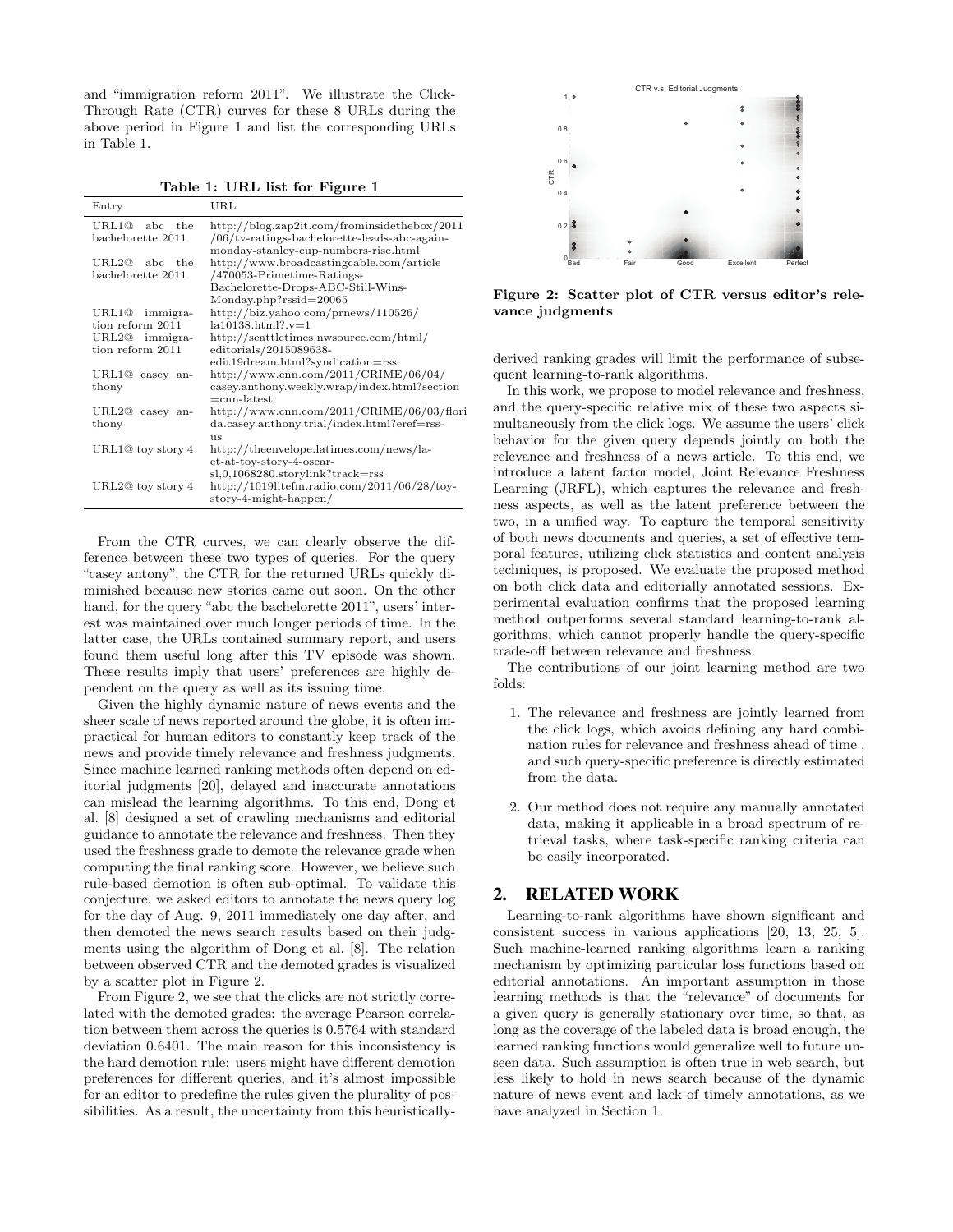Recency ranking is an emerging research topic to tackle the time-sensitive ranking problems in web search. Li et al. [19] and Efron et al. [10] came up with solutions from a content analysis perspective, by introducing document publication timestamp into language models. However, the temporal property for both queries and documents are not limited to timestamps alone; various signals are available to depict it. Dong et al. [8] designed a system to automatically detect and response to recency sensitive queries. Later on, features extracted from Twitter<sup>3</sup> stream were incorporated to identify fresh URLs [9]. But their learning method depended on a predefined freshness-demotion strategy, which does not necessarily lead to optimal generalization performance. In another effort by Moon et al. [21], user clicks were combined with a baseline ranking system to capture temporal shifts of a user's information need in recency search. However, they only used clicks for the highest ranked article to update their ranking model, thus did not make full use of click data.

The closet work to ours is Dai et al.'s divide-and-conquer learning strategy for recency ranking [7], although their work was substantially different from ours. First, they still relied on the manual relevance/freshness annotations to train the rankers, where a weighted harmonic mean was used to integrate the relevance and freshness labels. In JRFL, we do not require such manual annotations — relevance and freshness are automatically learned from the clickthroughs, resulting in greater flexibility in our model. Second, they did not model relevance and freshness separately, but instead used one ranker on all the features. In our method, we learn the relevance and freshness models *separately* from two different sets of features. The separation allows the two models to focus better on different aspects of a document (namely, freshness and relevance). Third, the importance weights between relevance and freshness were manually tuned in their harmonic mean, while our method uses a set of query-specific features to adaptively combine freshness and relevance, and the adaptation is automatically learned from real clicks.

Since we are learning to optimize different ranking criteria, our work is also related to multi-object ranking. Svore et al. proposed to optimize multiple graded ranking measures, e.g., NDCG and CTR, by combining the gradients from different object functions in the framework of LambdaMART [23]. Agarwal et al. used a constrained optimization framework to encode multiple objectives for clicks and post-click downstream utilities in content recommendation systems [1]. The problem tackled by JRFL is somewhat different: we still try to optimize the information utility of a ranking list, although the utility is not directly observed and is affected by two criteria (relevance and freshness) in an unknown and query-specific way. Our goal is to simultaneously learn, from click data, the two criteria as well as the best combination of them.

# 3. METHOD

Suppose, when a user submits a query to a news search engine and gets an according list of ranked news documents, she would first judge the usefulness of each document by her underlining sense of relevance and freshness, and gives it an overall impression grade by her preference over relevance and freshness at that particular time. Once she has

such impressions in mind, she would deliberately click the documents most interesting to her and skip all the others.

Inspired by this example, we proposed to model the users' click behavior in news search as a direct consequence of examining the relevance and freshness aspects of the returned documents. Besides, for different queries, the relative emphasis the users put over these two aspects can vary substantially, reflecting the searching intention for the specific news event. Therefore, a good ranking function should be able to infer such a trade-off and return the "*optimally combined*" ranking results for individual queries. However, we cannot explicitly obtain the users' relevance/freshness judgment and the preferences over these two aspects, since their evaluation process is not directly observable from the search engine. Fortunately, the users' click patterns are recorded, from which we can assume the clicked documents are more meaningful to her than the non-clicked ones [14]. Therefore, we model relevance and freshness as two latent factors and assume a linear combination of these two, which is also latent, generates the observed click preferences.

To better determine the temporal property of the news documents and detect the recency preference imposed for the query, we design a set of novel temporal features from click statistics and content-analysis techniques. In the following sections, we will introduce the proposed model and temporal features in detail.

# 3.1 Joint Relevance and Freshness Learning

The basic assumption of our proposed *Joint Relevance Freshness Learning (JRFL)* model is that a user's overall impression assessment by combining relevance and freshness for the clicked URLs should be higher than the non-clicked ones, and such a combination is specific to the issued query. Therefore, our method falls in to the pairwise-learning-torank framework.

Formally, we have *N* different queries and for the *n*-th query we observed *M* different URL click preference pairs  $(U_{ni} \succ U_{nj})$ , in which  $U_{ni}$  is clicked but  $U_{nj}$  is not. We denote  $X_{ni}^R$  and  $X_{ni}^F$  as the relevance and freshness features for  $U_{ni}$  under Query  $Q_n$ , and  $S_{ni}^R$  and  $S_{ni}^F$  are the corresponding relevance score and freshness score for this URL given by the relevance model  $g_R(X_{ni}^R)$  and freshness model  $g_F(X_{ni}^F)$ , respectively. In addition, we denote  $\alpha_n^Q$  as the relative emphasis on freshness estimated by the query model  $f_Q(X_n^Q)$ , i.e.,  $\alpha_n^Q = f_Q(X_n^Q)$ , based on the features  $X_n^Q$  describing query  $Q_n$ . To make relevance/freshness scores comparable across all the URLs, we require  $0 \leq \alpha_n^Q \leq 1$ . As a result, the user's latent assessment  $Y_{ni}$  about the URL  $U_{ni}$  for a particular query  $Q_n$  is assumed to be a linear combination of its relevance and freshness scores:

$$
Y_{ni} = \alpha_n^Q \times S_{ni}^F + (1 - \alpha_n^Q) \times S_{ni}^R \tag{1}
$$

Since we have observed the click preference  $(U_{ni} \succ U_{nj})$ , we can safely conclude that  $Y_{ni} > Y_{nj}$ .

Based on the previous discussion, we characterize the observed pairwise click preferences as the joint consequences of examining the combined relevance and freshness aspects of the URLs for the query. For a given collection of click logs, we are looking for a set of optimal models  $(g_R, g_F,$  $f_Q$ ), which can explain the observed pairwise preferences as many as possible. As a result, we formalize this pairwise

 ${}^{3}$ http://twitter.com/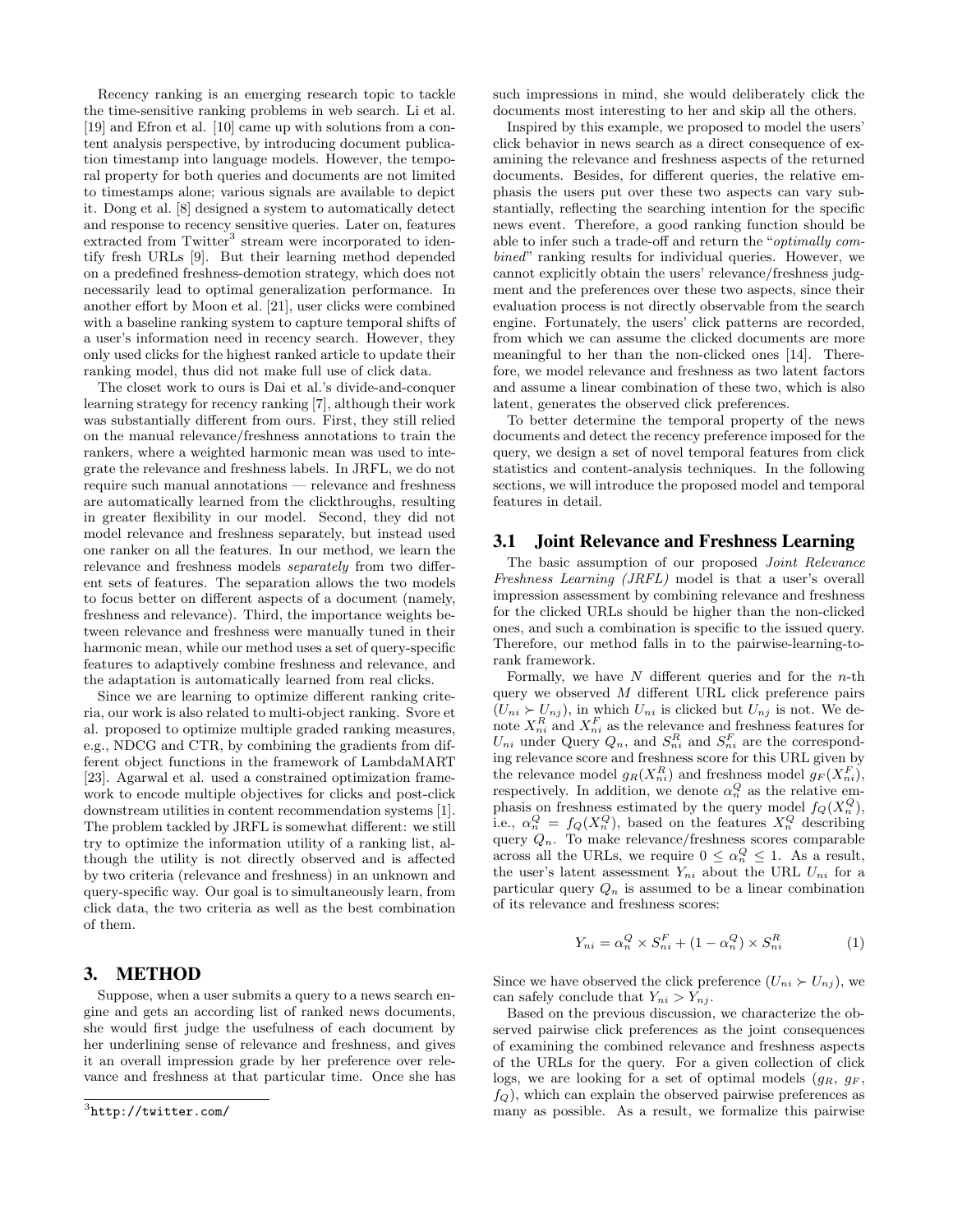learning problem as an optimization task,

$$
\min_{f_Q, g_R, g_F, \xi} \frac{1}{2} (\|f_Q\| + \|g_R\| + \|g_F\|) + \frac{C}{N} \sum_{n=1}^N \sum_{i,j} \xi_{nij} \tag{2}
$$

s.t. 
$$
\forall (n, i, j), URL_{ni} \succ URL_{nj}
$$

$$
Y_{ni} - Y_{nj} > 1 - \xi_{nij}
$$

$$
0 \le f_Q(X_n^Q) \le 1
$$

$$
\xi_{nij} \ge 0,
$$

where  $Y_{ni}$  and  $Y_{nj}$  are defined in Eq (1), the non-negative slack variables  $\{\xi_{nij}\}\$ are introduced to account for noise in the clicks, *∥ · ∥* is functional norm (to be defined later) describing complexity of the models, and *C* is the trade-off parameter between model complexity and training error.



**Figure 3: Intuitive illustration of the proposed Joint Relevance and Freshness Learning model. The user issued query and the corresponding returned URLs are represented by their features on the left part. Dashed arrow lines in the middle indicate the assumed user's judging process before she clicks. The check boxes on right record the clicked URLs.**

Figure 3 depicts the intuition behind JRFL. From the figure, we can clearly notice the difference between our proposed JRFL and other classic pairwise-learning-to-rank algorithms, e.g., RankSVM [13] and GBrank [25]. A classic pairwise-learning-to-rank algorithm only uses one scoring function to account for all the observed click preferences, where different ranking criteria cannot be easily incorporated. Besides, even though RankSVM model shares a similar object function as JRFL, they are still quite different: JRFL simultaneously learns a relevance model and a freshness model, and utilizes a query-specific model to leverage these two aspects together to explain the observed click patterns. Neither RankSVM nor GBRank deal with such query-specific multi-criterion ranking. Besides, as we have discussed in Section 2, in previous studies [8, 7],  $S_{ni}^R$  and  $S_{ni}^F$ for each URL are already known, and they tune  $\alpha_n^Q$  directly for each type of query. In our method, all those factors are latent and estimated automatically from the click logs.

In our previous description, we didn't specify the forms of the relevance model  $g_R(X^R)$ , freshness model  $g_F(X^F)$ , and query model  $f_Q(X^Q)$ . Although many alternatives exist, we choose linear functions for all these models to simplify the exposition and derive efficient model estimation procedures. Other types of functions can also be employed, although numerical approximation is unavoidable in general when optimizing their model parameters.

Formally, we use three linear models:

$$
g_R(X_{ni}^R) = w_R^\mathsf{T} X_{ni}^R \tag{4}
$$

$$
g_F(X_{ni}^F) = w_F^{\mathsf{T}} X_{ni}^F \tag{5}
$$

$$
f_Q(X_n^Q) = w_Q^{\mathsf{T}} X_n^Q \tag{6}
$$

where the bias factor  $b$  in linear functions is excluded by introducing the dummy feature 1.

As a result, the proposed JRFL method defined in Eq(2) can be instantiated as:

$$
\min_{w_R, w_F, w_Q, \xi} \frac{1}{2} (\|w_Q\|^2 + \|w_R\|^2 + \|w_F\|^2) + \frac{C}{N} \sum_{n=1}^N \sum_{i,j} \xi_{nij} \tag{7}
$$

s.t. 
$$
\forall (n, i, j), U_{ni} \succ U_{nj}
$$

$$
w_Q^{\mathsf{T}} X_n^Q \times w_F^{\mathsf{T}} (X_{ni}^F - X_{nj}^F)
$$

$$
+ (1 - w_Q^{\mathsf{T}} X_n^Q) \times w_R^{\mathsf{T}} (X_{ni}^R - X_{nj}^R) > 1 - \xi_{nij}
$$

$$
0 \le w_Q^{\mathsf{T}} X_n^Q \le 1
$$

$$
\xi_{nij} \ge 0.
$$

Thanks to the associative property of linear functions, the optimization problem defined in Eq (7) can be divided into two sub-problems: relevance/freshness model estimation and query model estimation, and each of them is a convex program (note that Eq (7) itself is non-convex). Therefore, we can utilize the coordinate descent algorithm to iteratively solve the two convex programs, as shown in Figure 4.

The interaction between the relevance/freshness models and query model is clearly stated in the optimization process: in relevance/freshness models estimation, the queryspecific preference weight acts as a tuning factor, which increases or decreases the features in these two models to represent the searching intention; once we have the relevance/freshness models, we tune the query model to preserve more click preferences based on the current relevance/freshness prediction.

Since each update step is convex, our coordinate optimization is guaranteed to decrease the object function in Eq (7) monotonically and therefore converges to a local optimum.

#### 3.2 Temporal Features

We use 95 basic text matching features, such as query term matched in title, matched position in document, and source authority score from a subset of features employed in Yahoo! news search engine, as our URL relevance features. To capture the temporal property of the news documents and queries, we propose a set of novel time-sensitive features as our URL freshness features and query features, which are summarized in Table 2.

#### *3.2.1 URL Freshness Features*

*Publication age* **age**<sub>pubdate</sub>(URL|Query): the URL's publication timestamp is used to identify the document's freshness.

However, for news search, the freshness of news content is more important. Therefore, we propose to identify the given news document's freshness quality by content analysis techniques.

*Story age* **age**<sub>story</sub>(URL|Query): we use the regular expressions defined in [8] to extract the mentioned dates in the news content, calculate their distances to the given query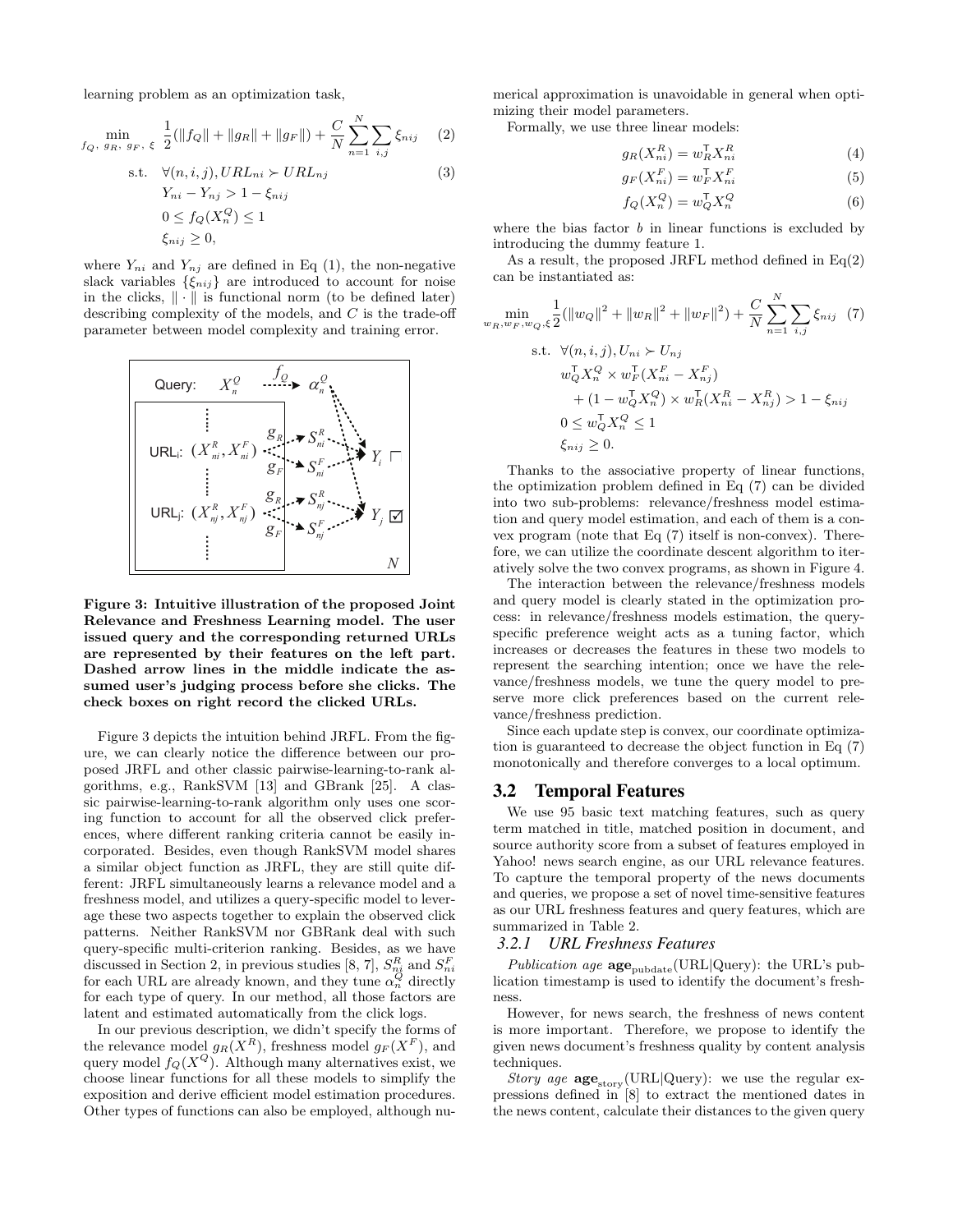| Type          | Feature                                                                                                                                                                                                                                                                                                                                                                                                                                                                                                                                                                                                                                                                                                                                                                                                                                                                                            |
|---------------|----------------------------------------------------------------------------------------------------------------------------------------------------------------------------------------------------------------------------------------------------------------------------------------------------------------------------------------------------------------------------------------------------------------------------------------------------------------------------------------------------------------------------------------------------------------------------------------------------------------------------------------------------------------------------------------------------------------------------------------------------------------------------------------------------------------------------------------------------------------------------------------------------|
| URL freshness | $\mathbf{age}_{\text{pubdate}}(\text{URL}  \text{Query}) = \text{timestamp}( \text{Query}) - \text{pubdate}(\text{URL})$<br>$\textbf{age}_{\text{storv}}(\text{URL} Q\text{uery}) = \text{timestamp}(Q\text{uery}) - \text{pubdate}_{extracted}(\text{URL})$<br>$\mathbf{LM@1}(\mathrm{URL} \mathrm{Query},t)=\max_{d\in\mathrm{Corpus}(\mathrm{q t)}[t,t-1\mathrm{day}]}\log p(\mathrm{URL} d)$                                                                                                                                                                                                                                                                                                                                                                                                                                                                                                   |
|               | $\textbf{LM@5}(\text{URL}  \text{Query}, t) = \max_{d \in \text{Corpus}( \text{q t}) [t - 2 \text{days}, t - 5 \text{days}]} \log p(\text{URL} d)$<br>$\textbf{LM@ALL}(\text{URL} \text{Query},t) = \max_{d \in \text{Corpus}(q t)[t-6 \text{days},-\infty]} \log p(\text{URL} d)$                                                                                                                                                                                                                                                                                                                                                                                                                                                                                                                                                                                                                 |
|               | $\textbf{t-dist}(\text{URL}  \text{Query}) = \tfrac{\textbf{age}_{\text{plbdate}}(\text{URL}  \text{Query}) - \text{mean}[\textbf{age}_{\text{plbdate}}(\text{URL}  \text{Query})]}{\text{dev}[\textbf{age}_{\text{plbdate}}(\text{URL}  \text{Query})]}$                                                                                                                                                                                                                                                                                                                                                                                                                                                                                                                                                                                                                                          |
| Query Model   | $\mathbf{q\_prob}(\mathrm{Query} t) = \log \frac{Count(Query t) + \delta_q}{\sum_q Count(Query t) + \delta_q}$<br>$\mathbf{u\_prob}(\mathrm{User} t) = \log \frac{Count(User t) + \lambda_u}{\sum_q Count(User t) + \lambda_u}$<br>$q\_ratio(Query t) = q\_prob(Query t) - q\_prob(Query t-1)$<br>$u$ <b>-ratio</b> (User t) = $u$ <b>-prob</b> (User t) – $u$ <b>-prob</b> (User t-1)<br>$\text{Ent}(\text{Query} t) = -p(Query t) \log p(Query t)$<br>$\mathbf{CTR}(\text{Query} t) = \text{mean}   \text{CTR}(\text{URL}  \text{Query}, t)  $<br><b>pub_mean</b> ( $\text{Query} d$ ) = $mean_{URL \in Corpus(Q t)}$   $\text{age}_{\text{pubdate}}(URL Query)$  <br><b>pub_dev</b> ( $Q$ uery d) = $dev_{URL \in Corpus(Q t)}$ $\left[\textbf{age}_{\text{pubdate}}(URL Query)\right]$<br><b>pub_frq</b> (Query t) = $\log \frac{Count(URL d) + \sigma_u}{\sum_{URL} Count(URL t) + \sigma_u}$ |
| $\sim$        | $\mathbf{1}$                                                                                                                                                                                                                                                                                                                                                                                                                                                                                                                                                                                                                                                                                                                                                                                                                                                                                       |

**Table 2: Temporal Features for URL freshness and Query model**

 $(\delta_q, \delta)$ ,  $(\lambda_u, \lambda)$  and  $(\sigma_u, \sigma)$  are the smoothing parameters estimated from the query log.

**Algorithm**: Coordinate Descent for JRFL

*Input*  $\Big\{ \Big[X_n^Q, \big( (X_n^R, X_{ni}^F) \succ (X_{nj}^R, X_{nj}^F) \big), \ldots, \big( (X_{nk}^R, X_{nk}^F) \succ$ A collection of click preferences *L*  $(X_{nl}^R, X_{nl}^F)$ ] }; *Input*: Trade-off parameter *C*; *Input*: Maximum iteration step *S*; *Input*: Relative convergency bound *ϵ*; *Output*: Learned model parameters of  $(w_R, w_F, w_Q)$ ; *Step 0*: Randomly initialize  $(w_R, w_F, w_Q)$  and set  $i = 0$ ; *Step 1*: Update Relevance/Freshness models:

$$
(w_R^{(i+1)}, w_F^{(i+1)}) \leftarrow \underset{w_R, w_F, \xi}{\arg \min} \frac{1}{2} (\|w_R\|^2 + \|w_F\|^2) + \frac{C}{N} \sum_{n=1}^N \sum_{i,j} \xi_{nij}
$$

with respect to the constrains listed in Eq (7) by fixing the Query model to  $w_Q^{(i)}$ ; *Step 2*: Update Query model:

$$
w_Q^{(i+1)} \leftarrow \underset{w_Q, \xi}{\arg \min} \frac{1}{2} ||w_Q||^2 + \frac{C}{N} \sum_{n=1}^N \sum_{i,j} \xi_{nij}
$$

∑*N*

with respect to the constrains listed in Eq (7) by fixing the Relevance/Freshness models to  $(w_R^{(i+1)}, w_F^{(i+1)})$ ; *Step 3*: Compute object function value defined in Eq  $(7) \rightarrow obj$  and increase  $i = i + 1$ ;

*Step 4*: If the relative change in *obj* is greater than  $\epsilon$  and *i* is smaller than *S*, go to *Step 1*, else return  $(w_R^{(i)}, w_F^{(i)}, w_Q^{(i)})$ .

**Figure 4: Coordinate Descent for JRFL.**

within the document, and select the one with the minimal distance as the extracted story timestamp to infer the corresponding story age.

*Story coverage* **LM@***{***1,5,ALL***}*(URL*|*Query*, t*): content coverage is an important character of the freshness of a news document. Newer stories should cover more content that has not been mentioned by the previous reports. For a given query with a list of candidate news articles at a particular time, we first collect all the previous news articles associated with this query in our query log, and build language models [16, 24] for each of these documents. Then, we separate those language models into three sets: models with documents published one day before, two to five days before, and all the rest, and treat the candidate URLs as query to calculate the maximum generation probability given by all those models in these three sets accordingly.

*Relative age* **t-dist**(URL*|*Query): from a user's perspective, since most of news search engines have already displayed  $age_{\text{subdate}}(URL|Query)$  to her, the document's relative freshness within the returned list is more meaningful for her. To capture this signal, we shift each URL's **age**pubdate(URL*|*Query) value within the returned URL list by the mean value of *publication age* in this list and scale the results by the corresponding standard deviation.

#### *3.2.2 Query Freshness Features*

The query features are designed to capture the latent preference between relevance and freshness.

*Query/User frequency* **q prob**(Query*|*t) and **u prob**(User*|*t): the frequency of a query within a fixed time slot is a good indicator of whether this is a breaking news query. We calculate the frequency of the query and unique users who issued this query within in a time slot prior to the query time.

*Frequency ratio* **q ratio**(Query*|*t) and **u ratio**(User*|*t): the relative frequency ratio of a query within two consecu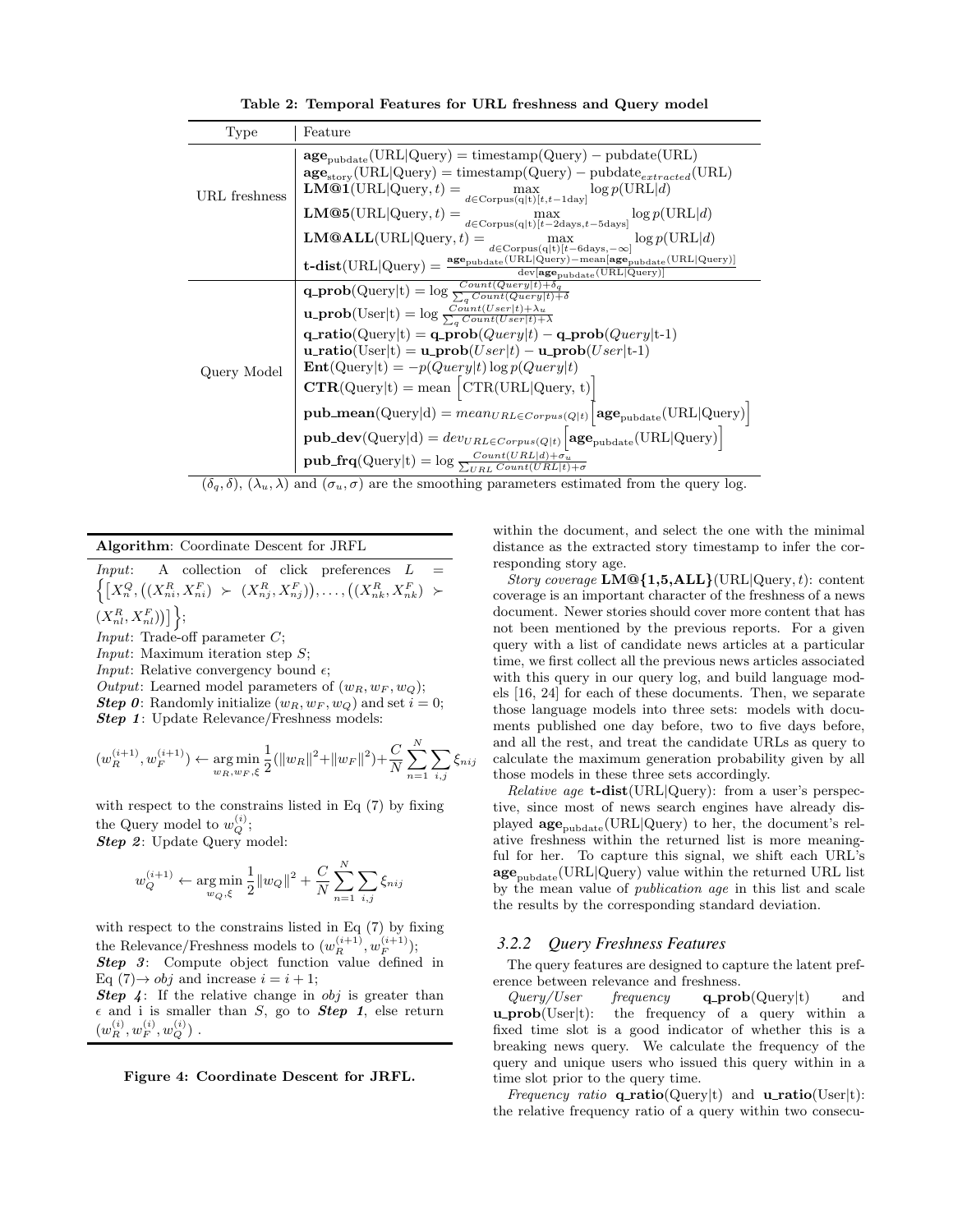tive time slots implies the change of users interest. A higher ratio indicates an increasing user interest on this news event.

*Distribution entropy* **Ent**(Query*|*t): the distribution of query's issuing time is a sign of breaking news: a burst of search occurs when particular news event happens. So we utilize the entropy of query issuing time distribution to capture such burstiness. A multinomial distribution  $p(Query|t)$ with fixed bin size (e.g., 2 hours per bin) is employed to approximate the query's temporal distribution within the day.

*Average CTR* **CTR**(Query*|*t): CTR is another signal representing the freshness preference of the query: when breaking news happens, people tend to click more returned URLs. We calculate the average CTR over all the associated URLs within a fixed time slot in prior to the query time.

*URL recency* **pub mean**(Query*|*d), **pub dev**(Query*|*d) and **pub frq**(Query*|*d): the recency of the URLs associated with the query can be treated as a good profile of this query's freshness tendency: when the URLs associated with one particular query in a fixed period are mostly fresh, it indicates the query itself is highly likely to be a breaking news query. We calculate the mean and standard deviation of the associated URLs'  $\mathbf{age}_{\text{public}}(URL|Query)$  features and the frequency of the URLs created in that specific period.

# 4. EXPERIMENT RESULTS

This section validates our JRFL model empirically with large-scale click data sets and editorial annotations. We begin by describing the data sets used.

# 4.1 Data Sets

#### *4.1.1 Click Data Sets*

We collected real search sessions from Yahoo! news search engine in a two months period, from late May to late July, 2011. And to unbiasedly compare different ranking algorithms, we also set up a random bucket to collect exploration clicks from a small portion of traffic at the same time. In this random bucket, the top four URLs were randomly shuffled and displayed to the real users. By doing such random shuffling, we were able to collect user click feedback on each document without positional bias, and such feedback can be thought as a reliable proxy on relevance of documents [18]. As a result, we only collected the top 4 URLs from this random bucket.

In addition, we also asked editors to annotate the relevance and freshness in Aug. 9, 2011's query log immediately one day after, according to the editorial guidance given by Dong et al. [8].

Simple preprocessing is applied on these click data sets: 1) filtering out the sessions without clicks, since they were useless for either training or testing in our experiments; 2) discarding the URLs whose publication time was after the query's issuing time (caused by errors from news sources); 3) discarding sessions with less than 2 URLs.

#### *4.1.2 Preference Pair Selection*

We decide to train our model on the normal click data, because such clicks are easier to collect without hurting the system's performance. However, this kind of clicks are known to be heavily positional biased [2]. To reduce the bias for training, we followed Joachims et al.'s method to extract preferences from clicks [14]. In particular, we employed two click heuristics:

- 1. "*Click ≻ Skip Above*": For a ranked URL list  $\{U_1, U_2, \ldots, U_m\}$  and a set *C* containing the clicked URLs, extract a preference pair  $U_i \succ U_j$  for all pairs  $1 \leq j \leq i$  with  $U_i \in C$  and  $U_j \notin C$ .
- 2. " $Click \geq Sixp$  *Next*": For a ranked URL list  $\{U_1, U_2, \ldots, U_m\}$ , and a set *C* containing the clicked URLs, extract a preference pair  $U_i \succ U_{i+1}$  for all  $U_i \in C$  and  $U_{i+1} \notin C$ .

In addition, to filter out noisy and conflicting preferences, we defined three rules: 1) filter out the preference pairs appearing less than 5 times; 2) calculate Pearson's  $\chi^2$  value [6] on all the pairs, and order them according to their  $\chi^2$  value; 3) if both  $U_i$  *≻*  $U_j$  and  $U_j$  *≻*  $U_i$  are extracted, discard the one with smaller  $\chi^2$  value.

After these selection steps, we were able to keep the top 150K preference pairs from some portion of normal clicks we collected in Section 4.1.1. Besides, for the testing purpose, we randomly select 500k query-URL pairs from original normal click set (not including the URLs used for generating the click preference pairs) and 500k from the random bucket clicks. In order to guarantee the quality of freshness annotation, we asked the editors to finish the annotation in day. As a result, we only have about 13k query-URL pairs annotated out of that day's query log. As a summary, we list the data sets for our experiments in Table 3.

**Table 3: Evaluation Corpus**

|                      | $\#(Q,t)$ | $\#(Q,U,t)$ | $\#URL$ Pairs            |
|----------------------|-----------|-------------|--------------------------|
| Training preferences | 75,236    | 230,351     | 150,000                  |
| Normal clicks        | 59,062    | 500,000     | $\overline{\phantom{0}}$ |
| Random clicks        | 127,474   | 500,000     |                          |
| Editorial judgment   | 1.404     | 13,091      | $\overline{\phantom{0}}$ |

#### *4.1.3 Temporal Feature Implementation*

For most of our temporal features, we had to specify a time slot for the implementation; for example, the *Query/User frequency* **q prob**(Query*|*t) and **u prob**(User*|*t) are both calculated within a predefined time slot. In the following experiments, we set such a time slot to be 24 hours, and all the necessary statistics were collected from this time window accordingly. Once the features were generated, we linearly scaled each of them into the range [-1, 1] to normalize them.

### *4.1.4 Baselines and Evaluation Metrics*

Since the proposed JRFL works in a pairwise-learning-torank manner, we employed two classic pairwise-learning-torank algorithms, RankSVM [13] and GBRank [25], as our baseline methods. Because these two algorithms do not explicitly model relevance and freshness aspects in ranking, we fed them with the concatenation of all our URL relevance/freshness and query features. Besides, to compare the models trained on clicks with those trained on editorial judgments, we also introduced Dong et al.'s freshness-demotiontrained GBRank model [8] as our baseline and denoted it as "FreshDem".

To quantitatively compare different ranking algorithms' retrieval performance, we employed a set of standard evaluation metrics in information retrieval. In click data, we treat all the clicked URLs as relevant and calculate the corresponding *Precision at 1* (P@1), *Precision at 2* (P@2), *Mean*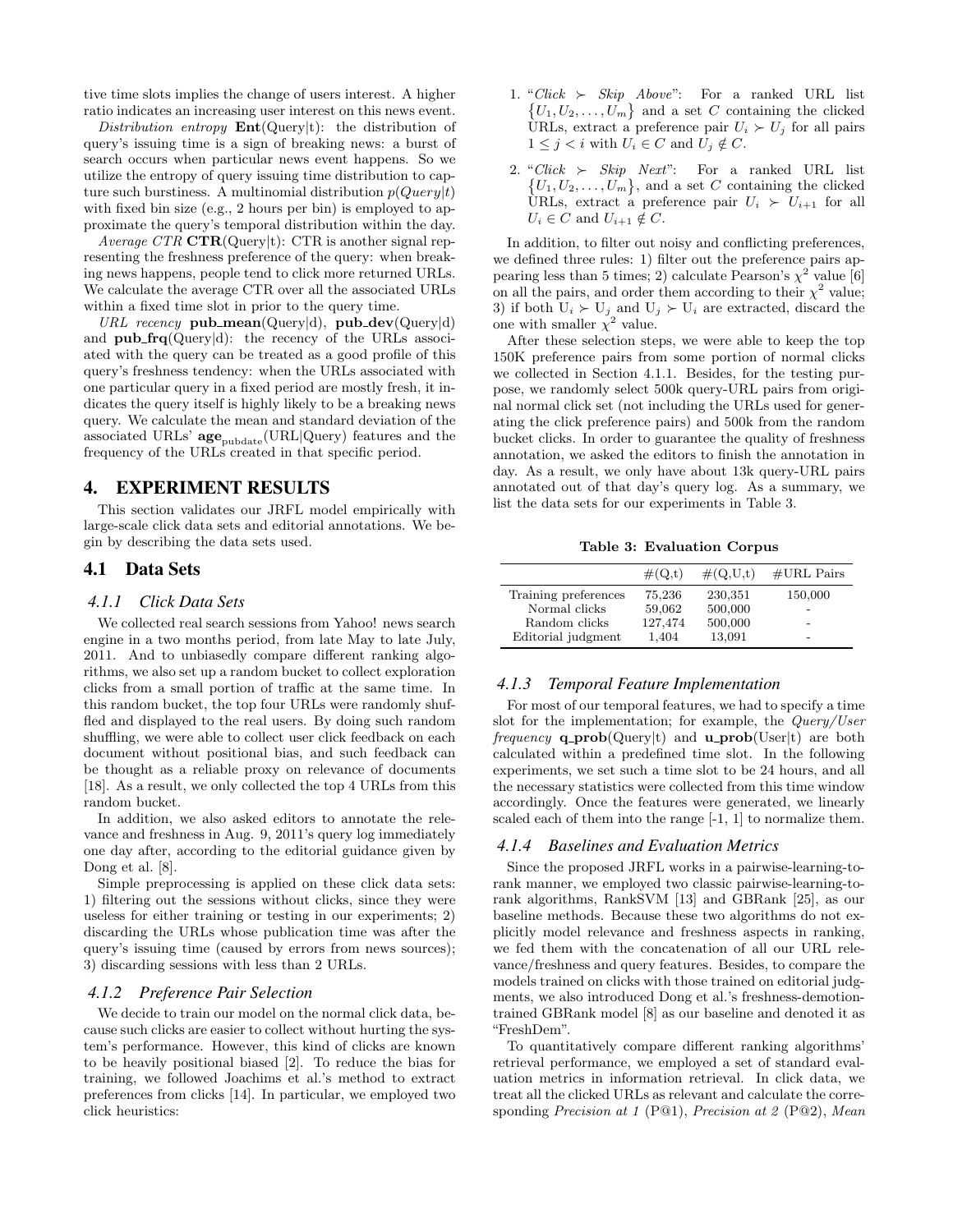

**Figure 5: Scatter plot of CTR versus JRFL's prediction**

*Average Precision at 3* (MAP@3), *Mean Average Precision at 4* (MAP@4), and *Mean Reciprocal Rank* (MRR). Definitions of these metrics can be found in standard texts (e.g., [3]). In the editorial annotation data set, we treated the grade "Good" and above as relevant for precision-based metrics, and also used *discounted cumulative gain* (DCG) [12] as an evaluation metric. <sup>4</sup>

# 4.2 Analysis of JRFL

#### *4.2.1 Convergency*

We first demonstrate the convergency of the coordinate descent algorithm for JRFL model as described in Figure 4, which is the necessary condition for applying the proposed model in real ranking problems. We randomly divided the training preference pairs into two sets, one with 90k pairs for training and the rest 60k for testing. We fixed the trade-off parameter *C* in JRFL to be 5*.*0 (we also tried other settings for this parameter, smaller *C* would render us less iterations to converge, but the tendency of convergency is the same), relative convergency bound *ϵ* to be 10*−*<sup>5</sup> and maximum iteration step *S* to be 50 in the coordinate descent algorithm. To study if the algorithm's convergence is sensitive to the initial state, we tried 3 starting points: 1) fixing the initial query weights  $\alpha^{Q(0)}$  to be 1.0 (freshness only); 2) fixing  $\alpha^{Q(0)}$ to be 0*.*0 (relevance only); 3) setting it uniformly between 0 and 1, by directly set all the query weights accordingly at step 0. We visualize the training process by illustrating the updating trace of object function defined in  $Eq(7)$ , pairwise error rate on both training and testing set, and the mean/standard deviation of the updated query weights during the iterative optimization in Figure 5.

As demonstrated in Figure 5 that the proposed JRFL model converges during the coordinate descent optimization process, and such convergency does not depend on the initial state. From Figure  $5(c)$ , we can observe that the optimal query weight setting for this training set is usually around  $0.4546 \pm 0.0914$ . Hence, the random initialization converges fastest comparing with two other settings, since the initial state given by random is closest to this optimal setting.

In addition, it should be emphasized that, although the average of the converged value of  $\alpha^Q$  is less than 0.5, it does *not* necessarily indicate freshness is less important than relevance in general for news search task, because the scales of the outputs of our freshness and relevance models may not be comparable. Therefore, only the order among the queries given by such learned query weights tell us their relative emphasis on relevance and freshness aspects.

Another phenomenon we observed in Figure 5(a) and (b) is that even though the object function decreased quickly after the first several iterations, the pairwise error rate needed more iterations to reach its optimal value. Furthermore, during these updates, there were some inconsistent updates between the object function value and pairwise error rate: while the object function value always decreased with more iterations, the pairwise error rate did not show the same monotonic behavior. This inconsistence is expected, because our object function in Eq (7) is a relaxed one: we do *not* directly minimize the pairwise error rate, which is computationally intractable, but we are trying to reduce the *prediction gap* between the mis-ordered pairs.

**Table 4: Feature weights learned by JRFL**

| Feature       | Type | Top 3 features                                            |
|---------------|------|-----------------------------------------------------------|
| URL freshness | Neg  | $\mathbf{age}_{\text{pubdate}}(\text{URL}  \text{Query})$ |
|               |      | LM@5(URL Query, t)                                        |
|               |      | $t$ -dist $(URL Query)$                                   |
|               | Pos  | $q$ _ratio( $Q$ uery t)                                   |
|               |      | $pub\_frq(Query t)$                                       |
|               |      | $q$ -prob( $Q$ uery t)                                    |
| Query model   | Neg  | Ent(Query t)                                              |
|               |      | $pub\_dev(Query d)$                                       |
|               |      | $pub\_mean(Query d)$                                      |

Table 4 gives the top 3 positive and negative features from the newly proposed URL freshness features and query features, ordered by the learned weights. The weights in the linear model reflect the features' relative contribution to the final ranking decision. Because we only have 6 URL freshness features, and the learned weights for them are all negative, we only list the top 3 negative ones in this table.

The weights learned by the corresponding models are reasonable and consistent with our design: for URL freshness features, the smaller values of *Publication age* **age**<sub>pubdate</sub>(URL|Query), *Story cov-*<br> *erage* **LM@5**(URL|Query,t) and *Relative age* **t-** $LM@5(URL|Query, t)$ **dist**(URL*|*Query) are, the more recent the news ar-

<sup>4</sup>According to Yahoo!'s business rule, the reported metrics are normalized accordingly; therefore only the relative improvement makes sense.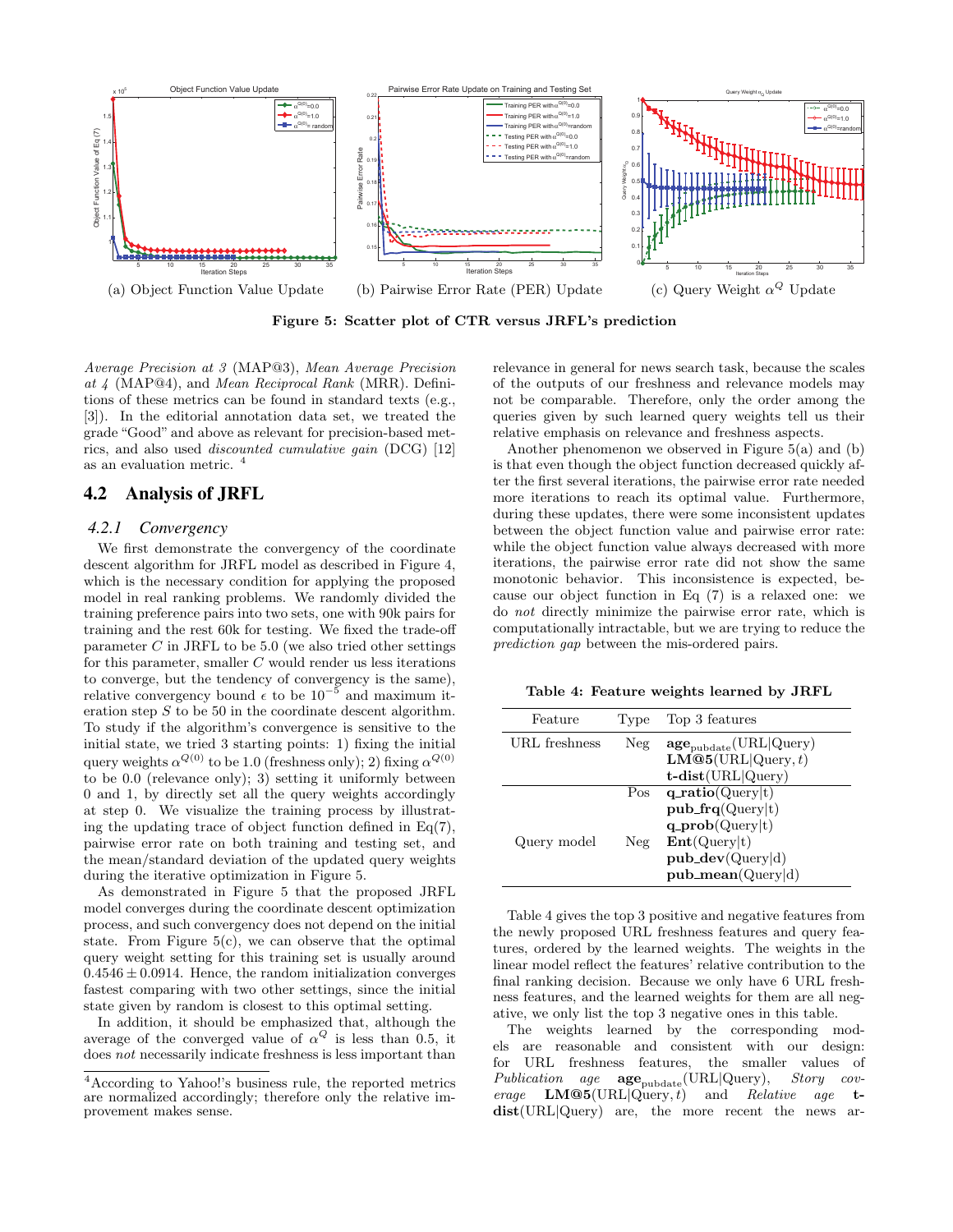ticle is; and for the query features, the larger values of *query frequency* **q prob**(Query*|*t) and *URL recency* **pub frq**(Query*|*d), and the smaller values of *Distribution entropy* **Ent**(Query*|*t), *URL recency* **pub mean**(Query*|*d) and **pub dev**(Query*|*d) are, the more users and news reports start to focus on this event, and therefore the freshness quality becomes more important.

#### *4.2.2 Relevance and Freshness Learning*

Since our JRFL model does not rely on explicit relevance/freshness annotations, it is important to evaluate how well our relevance and freshness models can estimate each aspect separately. We separately used the relevance and freshness annotations on Aug. 9, 2011's query log as the test bed and utilized two GBRank models trained on Dong et al,'s relevance and freshness annotation data set accordingly (44,641 query-URL pairs) [8] as baseline methods. Because [8]'s data set does not contain the corresponding click information, those two GBrank models were trained without new query features. Our JRFL was trained on all the extracted click preference pairs.

**Table 5: Performance on individual relevance and freshness estimation**

|                       | P@1    | MAP@3 DCG@5 |         |
|-----------------------|--------|-------------|---------|
| Relevance GBRank      | 0.9655 | 0.3422      | 14.6026 |
| <b>JRFL</b> Relevance | 0.8273 | 0.2291      | 14.7962 |
| Freshness GBRank      | 0.9823 | 0.4998      | 18.8597 |
| <b>JRFL</b> Freshness | 0.9365 | 0.3106      | 19.8228 |

We observe mixed results in Table 5: the relevance and freshness modules inside JRFL have worse ranking performance than the purely relevance/freshness trained GBRank models at the top positions (lower P@1 and MAP@3), but similar cumulative performance, i.e., DCG@5 for both aspects. The reason for this result is that JRFL model has to account for the trade-off between relevance and freshness imposed by the queries during training, the most relevant or recent documents might not be treated as good training examples if their another aspects were not desirable. However, the purely relevance/freshness trained GBRank models do not have such constraints, and can derive the patterns to put the most relevant/recent documents at the top positions separately. As a result, those two GBRank models' performance can be interpreted as *upper bounds* for the individual ranking criteria (freshness/relevance) in this data set. When we reach the lower positions, those two types of ranking algorithms give the users quite similar utilities, i.e., under DCG@5 metric. Besides, we want to emphasize that such result is already very encouraging since the JRFL model successfully infers the relevance and freshness *solely from the clicks*, which confirms the soundness of our assumption in this work that users' click behavior is the joint consequence of examining the relevance and freshness of a news article for the given query; by properly modeling such relationships, we can estimate the relevance and freshness from the clickthroughs to certain extend.

#### *4.2.3 Query Weight Analysis*

There is no direct way for us to evaluate the correctness of the inferred query weights, since such information is not observable in the search log. Therefore, in this experiment, we investigate it in an indirect way. As we have discussed in the previous discussion, the order among the queries given by such weight reflects the query's relative emphasis over freshness aspect. Therefore, we ranked the queries in our training set according to the learned weights and list the top 10 (freshness-driven) and bottom 10 (relevance-driven) queries in Table 6.

**Table 6: Query intention analysis by the inferred query weight**

| Freshness Driven                         | Relevance Driven                  |
|------------------------------------------|-----------------------------------|
| $7-Jun-2011$ , china                     | 5-Jul-2011, casey anthony trial   |
|                                          | summary                           |
| $6$ -Jul-2011, casey an-                 | 9-Jul-2011, nascar qualifying re- |
| thony trial                              | sults                             |
| 24-Jun-2011, nba                         | 8-Jul-2011, burbank 100 years pa- |
| draff 2011                               | rade                              |
| $28$ -Jun- $2011$ , libya                | 10-Jul-2011 gas prices summer     |
|                                          | 2011                              |
| $9\text{-}$ Jun $-2011$ , iran           | 10-Jul-2011, bafta film awards    |
|                                          | 2011                              |
| 6-Jun-2011, pakistan                     | 2-Jul-2011, green lantern cast    |
| $13$ -Jun-2011, lebron                   | 9-Jul-2011, 2011 usga<br>open     |
| james                                    | leaderboard                       |
| $29$ -Jun-2011, greece                   | 3-Jul-2011, lake mead water level |
|                                          | july $2011$                       |
| $27$ -May- $2011$ , joplin               | 5-Jul-2011, caylee anthony au-    |
| missing                                  | topsy report                      |
| $6\text{-Jun-}2011, \qquad \text{sarah}$ | 4-Jul-2011, aurora colorado fire- |
| palin                                    | works 2011                        |

at the first glance, it may be surprising to notice that most of the top ranked *freshness-driven* queries are the names of some countries and celebrities, e.g., "iran", "libya" and "lebron james", . But that is also quite reasonable: for those kind of queries, they are actually ambiguous, since there would be many candidate news reports related to different aspects of these queries. But when users issue such type of "ambiguous" queries in news search, they should be most interested in the recent updates about these countries and celebrities. We went back to check the most clicked URLs of these queries, and the clicks confirmed our assumption: the most clicked URLs for query "libya" were about the recent progress of libya war; and news articles covering the latest diplomatic affairs between U.S. and Iran got most clicks for the query "iran".

**Table 7: Query length distribution under different query categories**

|                 | Freshness Driven Relevance Driven | A L T           |
|-----------------|-----------------------------------|-----------------|
| $1.446 + 0.804$ | $3.396 + 1.309$                   | $2.563 + 1.203$ |

Another interesting finding from the learned query weights is that the length of *relevance-driven* queries is much longer than the *freshness-driven* queries. To validate this observation, we selected the top 500 *relevance-driven* and top 500 *freshness-driven* queries to calculate the corresponding query length distributions comparing to the length distribution of all the queries, and showed the results in Table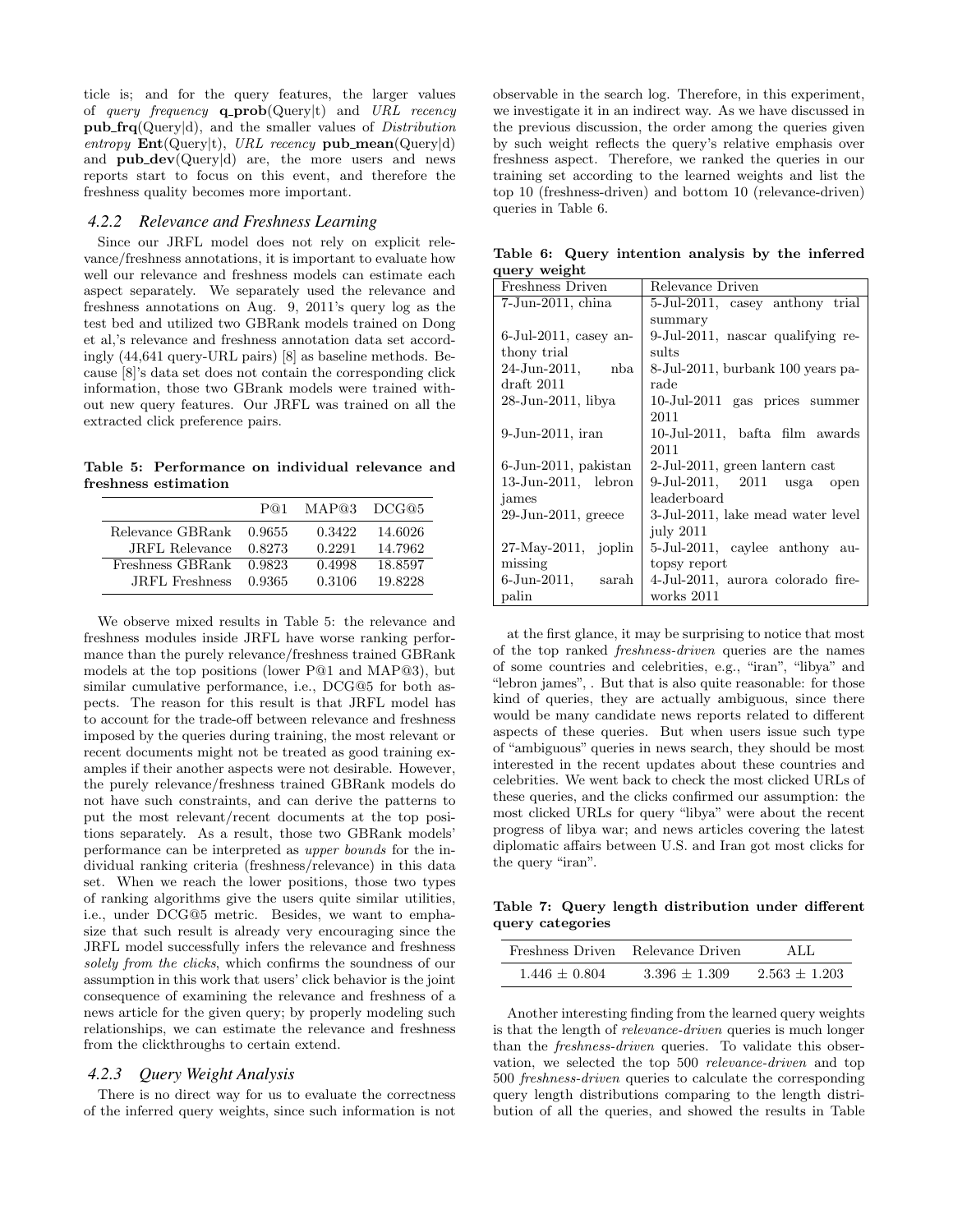7. This result is consistent with our intuition: when users are seeking specific information, they tend to put more constraints (i.e., longer queries) to describe their information need; in contrast, when users are making recency search, they usually do not have a pre-determined mind about the events, so they often issue broad queries (i.e., shorter queries) about entities of their interest to see what is happening recently to those entities. Apparently, our query weight model is consistent with this intuition, and is able to distinguish these two typical searching scenarios. And this also reminds us query length is a good query feature to indicate the preference over freshness aspect.

# 4.3 Ranking Performance

To validate the effectiveness of the proposed JRFL model in real news search tasks, we quantitatively compare it with all our baseline methods on: random bucket clicks, normal clicks, and editorial judgments. All the click-based learning algorithms are trained on all 150K click preferences. Since all these models have several parameters to be tuned (e.g., the trade-off parameter *C* in both RankSVM and JRFL), we report their best performance on the corresponding testing set according to MAP@4 metric in the following results and perform t-test to validate the significance of improvement (against the runner-up performance accordingly).

First, we perform the comparison on the random bucket clicks, because such clicks are more trustable than normal clicks due to the removal of positional biases.

**Table 8: Comparison On Random Bucket Clicks**

| Model                            | FreshDem | RankSVM | GBrank | JRFL      |
|----------------------------------|----------|---------|--------|-----------|
| P@1                              | 0.3413   | 0.3706  | 0.3882 | $0.3969*$ |
| P@2                              | 0.3140   | 0.3372  | 0.3477 | $0.3614*$ |
| MAP@3                            | 0.5301   | 0.5601  | 0.5751 | $0.6012*$ |
| MAP@4                            | 0.5859   | 0.6090  | 0.6218 | $0.6584*$ |
| MR.R.                            | 0.5899   | 0.6135  | 0.6261 | $0.6335*$ |
| $*$ indicates p-value $< 0.05$ . |          |         |        |           |

From the results in Table 8, we can find the proposed JRFL model achieves encouraging improvement over the second best GBRank model, especially on MAP@4 the relative improvement is over 5.88%. This improvement confirms that properly integrating relevance and freshness can indeed improve the user's search satisfaction.

**Table 9: Comparison On Normal Clicks**

| Model | FreshDem | RankSVM | GBrank | JRFL      |
|-------|----------|---------|--------|-----------|
| P@1   | 0.3886   | 0.5981  | 0.5896 | $0.6164*$ |
| P@2   | 0.2924   | 0.4166  | 0.4002 | $0.4404*$ |
| MAP@3 | 0.4991   | 0.7208  | 0.6849 | $0.7502*$ |
| MAP@4 | 0.5245   | 0.7383  | 0.7024 | $0.7631*$ |
| MR.R. | 0.5781   | 0.7553  | 0.7355 | $0.7702*$ |
|       |          | $* :$   |        |           |

\* indicates p-value*<*0.05

Now we perform the same comparison on the normal click set, and we can observe similar improvement over other ranking methods, as shown in Table 9. Besides, from the results on both of these two click data sets, we can clearly observe that the click-preference-trained models generally outperform the freshness-demotion-trained GBRank

model: JRFL's improvement on P@1 against the freshnessdemotion-trained GBRank model is 16.2% and 58.6% on the random bucket click set and normal click set respectively. We have already analyzed the reason for this degenerated results in Figure 1 that a static grade demotion strategy can hardly guide the learning algorithm to achieve the optimal ranking results.

On the editorial annotation data set, to compare different model's performance, we mapped the separately annotated relevance and freshness labels into one single label by certain predefined strategy. In this experiment, we used the same freshness demotion strategy in Dong et al.'s work [8].

| Model      | FreshDem | RankSVM | GBrank  | JRFL     |
|------------|----------|---------|---------|----------|
| P@1        | 0.9184   | 0.9626  | 0.9870  | 0.9508   |
| P@2        | 0.9043   | 0.9649  | 0.9729  | 0.9117   |
| MAP@3      | 0.3055   | 0.3628  | 0.3731  | 0.4137   |
| MAP@4      | 0.4049   | 0.4701  | 0.4796  | 0.4742   |
| <b>MRR</b> | 0.9433   | 0.9783  | 0.9920  | 0.9745   |
| DCG@1      | 6.8975   | 7.9245  | 8.1712* | 7.2203   |
| DCG@5      | 15.7175  | 17.2279 | 17.7468 | 18.9397* |

**Table 10: Comparison On Editorial Annotations**

\* indicates p-value*<*0.05.

From this result, we find that the freshness-demotiontrained GBRank model did not achieve the best performance on such "grade demoted" testing set either. This might be caused by the time gap between different annotations: [8]'s annotations were generated more than one year ago (February to May, 2009). The out-of-date annotation might not contain consistent relations between queries and document as in the new annotations. Besides, we also notice that the margin of improvement from JRFL becomes smaller comparing to the click-based evaluations. In the following, we perform some case studies to find out the reasons for the diminished improvement.

In Table 11, we illustrate one case of inferior ranking result for the query "afghanistan" from JRFL. We list the top 4 ranked results from JRFL together with the editorial relevance and freshness grades. (We have to truncate some of the URLs because they are too long to be displayed.)

**Table 11: Case Study: Degenerated ranking results by JRFL for query "afghanistan"**

| URL                                         | Relevance Freshness |           |
|---------------------------------------------|---------------------|-----------|
| http://www.cbsnews.com/video/               | Good                | Excellent |
| watch/?id= $7376057nXXX$                    |                     |           |
| http://news.yahoo.com/afghanistan-Excellent |                     | Excellent |
| helicopter-crash-why-army-used-             |                     |           |
| chinook-half-180000528.html                 |                     |           |
| http://news.yahoo.com/whatever-             | <b>Excellent</b>    | Excellent |
| happened-civilian-surge-                    |                     |           |
| afghanistan-035607164.html                  |                     |           |
| http://www.msnbc.msn.com/id/                | Perfect.            | Excellent |
| $44055633/ns/world_news-$                   |                     |           |
| south_and_central_asia/XXX                  |                     |           |
|                                             |                     |           |

The freshness weight inferred by JRFL for this query is 0.7694, which is biased to freshness aspect. However, all those URLs' freshness grades are "Excellent", so that in the demoted final grades, the "ground-truth" ranking only de